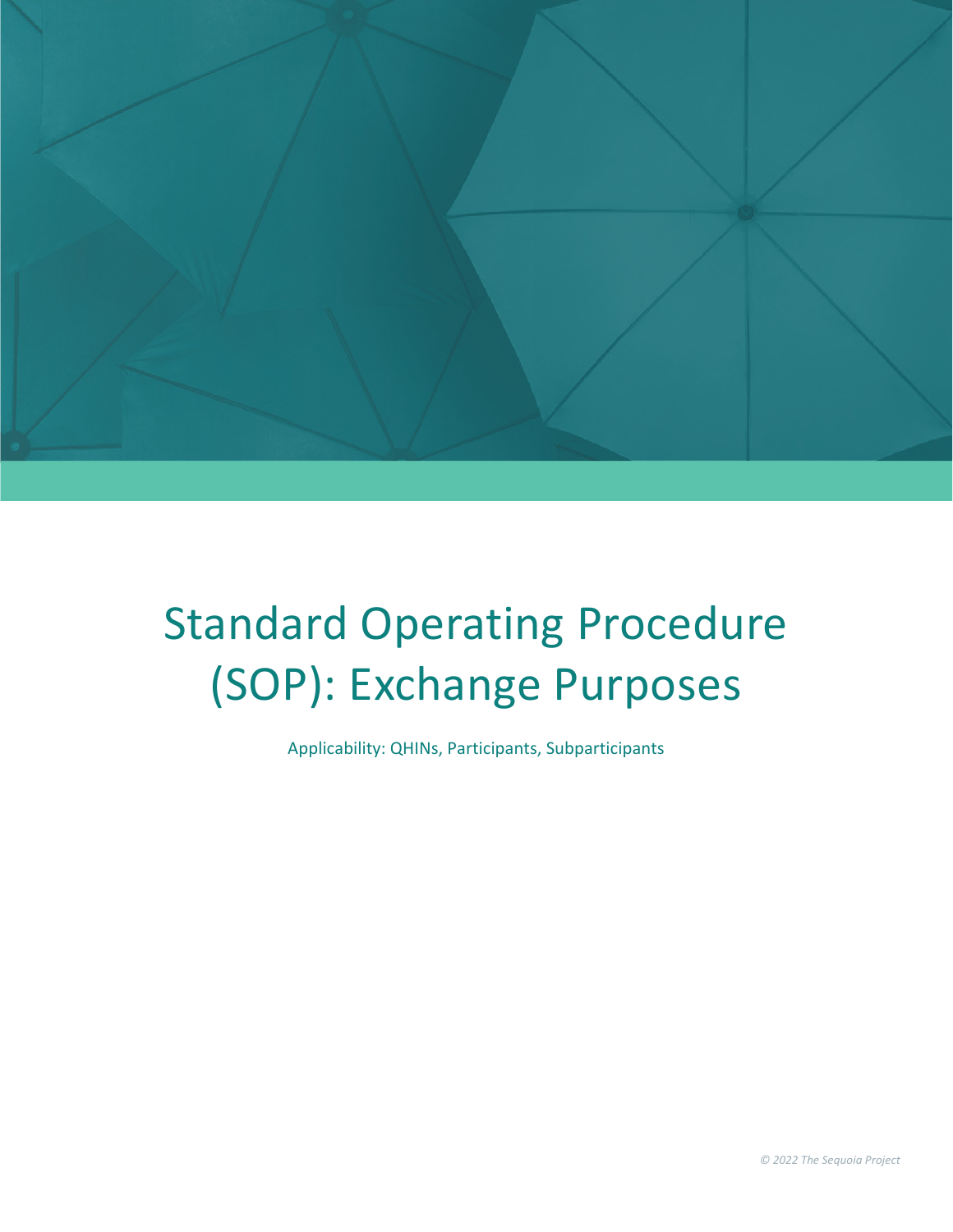## **1 COMMON AGREEMENT REFERENCES**

#### **From CA Section 1.1 – Exchange Purpose(s) Definition:**

**Exchange Purpose(s):** means the reason, as authorized by this Common Agreement including the Exchange Purposes SOP, for a Request, Use, Disclosure, or Response transmitted via QHIN-to-QHIN exchange as one step in the transmission. Authorized Exchange Purposes are: Treatment, Payment, Health Care Operations, Public Health, Government Benefits Determination, Individual Access Services, and any other purpose authorized as an Exchange Purpose by the Exchange Purposes SOP, each to the extent permitted under Applicable Law, under all applicable provisions of this Common Agreement, and, if applicable, under the implementation SOP for the applicable Exchange Purpose.

#### **Required Information:**

Electronic information maintained by any QHIN, Participant, or Subparticipant prior to or during the term of the applicable Framework Agreement:

- (i) that would be ePHI if maintained by a Covered Entity or a Business Associate; and
- (ii) regardless of whether the information is or has already been transmitted via QHIN-to-QHIN exchange.

Notwithstanding the foregoing, the following types of information are not Required Information:

- (a) information compiled in reasonable anticipation of, or for use in, a civil, criminal, or administrative action or proceeding; or
- (b) psychotherapy notes (as defined at 45 CFR 164.501).

#### **CA Section 9.4:**

Responses **(Required Flow-Downs)**. Signatory must support **all** Exchange Purposes and must Respond to all Exchange Purposes that are identified as "required" in the Exchange Purposes SOP. Signatory must provide all Required Information that is relevant for a required Exchange Purpose, as may be further specified in an implementation SOP for the applicable Exchange Purpose, in Response to a Request transmitted via QHIN-to-QHIN exchange, unless providing the Required Information is prohibited by Applicable Law or this Common Agreement or if not providing the Required Information is consistent with all Applicable Law and this Common Agreement.

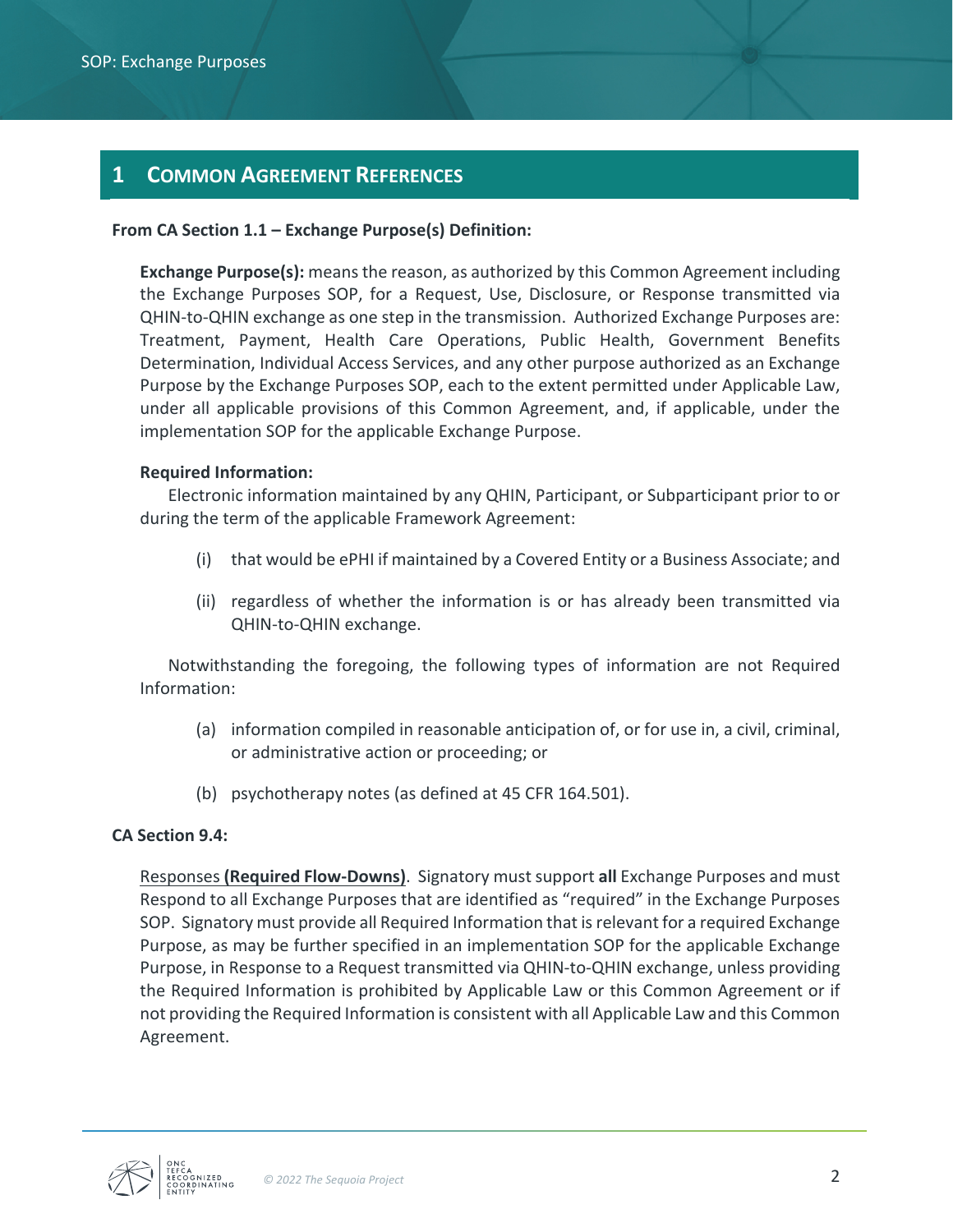#### **CA Section 9.4.1:**

Exceptions to Required Responses. Notwithstanding the foregoing, Signatory is **permitted but not required** to Respond to a Request transmitted via QHIN-to-QHIN exchange in the circumstances set forth in 9.4.1(i)-(vi) below, provided the Response: (a) is not prohibited by Applicable Law; (b) is consistent with Signatory's Privacy and Security Notice, if applicable; and (c) is in accordance with this Common Agreement.

- (i) If Signatory is a Public Health Authority;
- (ii) If Signatory utilizes the Government Benefits Determination Exchange Purpose, including such an agency's agent(s)/contractor(s);
- (iii) If the reason asserted for the Request is Individual Access Services and the information would not be required to be provided to an Individual pursuant to 45 CFR § 164.524(a)(2), regardless of whether Signatory is a NHE, a Covered Entity, or a Business Associate;
- (iv) If the Requested information is not Required Information, provided such response would not otherwise violate the terms of this Common Agreement;
- (v) If Signatory is a federal agency, to the extent that the Requested Disclosure of Required Information is not permitted under Applicable Law (e.g., it is Controlled Unclassified Information as defined at 32 CFR Part 2002, and the party requesting it does not comply with the applicable policies and controls that the federal agency adopted to satisfy its requirements); or
- (vi) If the Exchange Purpose is authorized but not required at the time of the Request, either under this Common Agreement or the Exchange Purposes SOP.

### **2 PURPOSE**

This SOP identifies the Exchange Purposes that are currently authorized under the Common Agreement or this SOP. This SOP also identifies (i) for QHINs, which of those Exchange Purposes QHINs are required to support and which require a Response to a Request transmitted via QHINto-QHIN exchange; and (ii) for Participants and Subparticipants, which of those Exchange Purposes Participants and Subparticipants are required to support and which require a Response to a Request transmitted via QHIN-to-QHIN exchange.

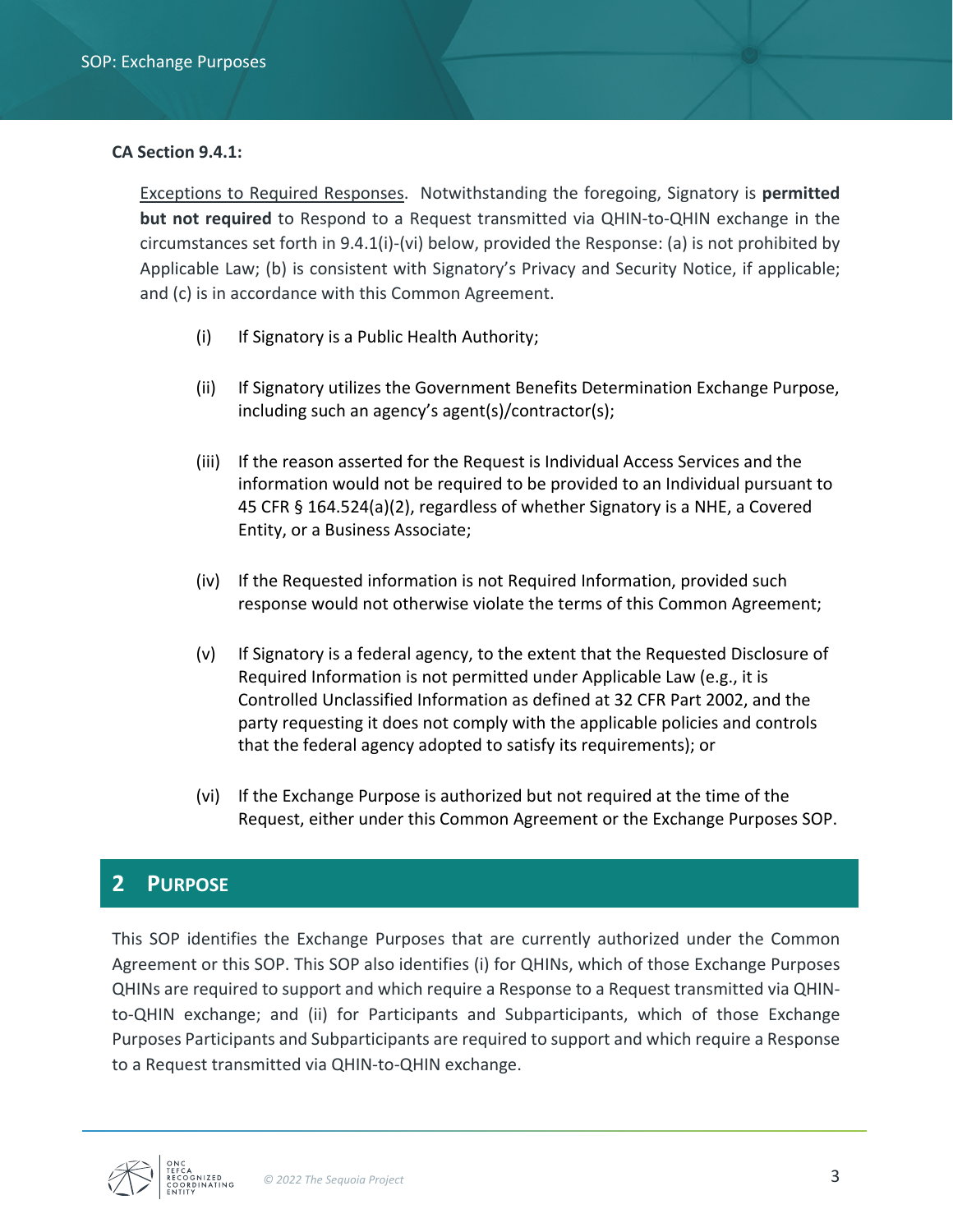As noted below, the Common Agreement authorizes six (6) Exchange Purposes, but initially Responses to Requests are required for only two (2) of them: (1) Treatment (required as of the publication date of this SOP) and (2) Individual Access Services (required six (6) months following the publication date of the Individual Access Services Exchange Purpose Implementation SOP). In the future, the intent is that Responses will be required for each of the six (6) authorized Exchange Purposes unless there is an exception to the required Response listed in Section 9.4.1 of the Common Agreement or in the section of the Framework Agreement that flows down Section 9.4.1 of the Common Agreement.

As implementation SOPs are developed for the other four (4) authorized Exchange Purposes or as additional Exchange Purposes are added beyond the initial six (6), an amendment to this SOP or a specific Exchange Purpose implementation SOP will set forth the extent to which a Response is required to a Request based on the Exchange Purpose as well as other details and possible exceptions.

## **3 STANDARD**

- **1. Authorized Exchange Purposes –** The Exchange Purposes under the Common Agreement and this SOP are:
	- Treatment
	- Payment
	- Health Care Operations
	- Public Health
	- Government Benefits Determination
	- Individual Access Services

#### **2. Required Support**

a. For purposes of this SOP, "support" means the technical capability to:

(i) transmit all Requests for any Exchange Purpose that a QHIN, Participant, or Subparticipant makes;

(ii) transmit all information that a QHIN, Participant, or Subparticipant may send pursuant to a Framework Agreement related to any Exchange Purpose (e.g., the content of the packet itself, if any); and

b. QHIN are required to support all the Exchange Purposes.